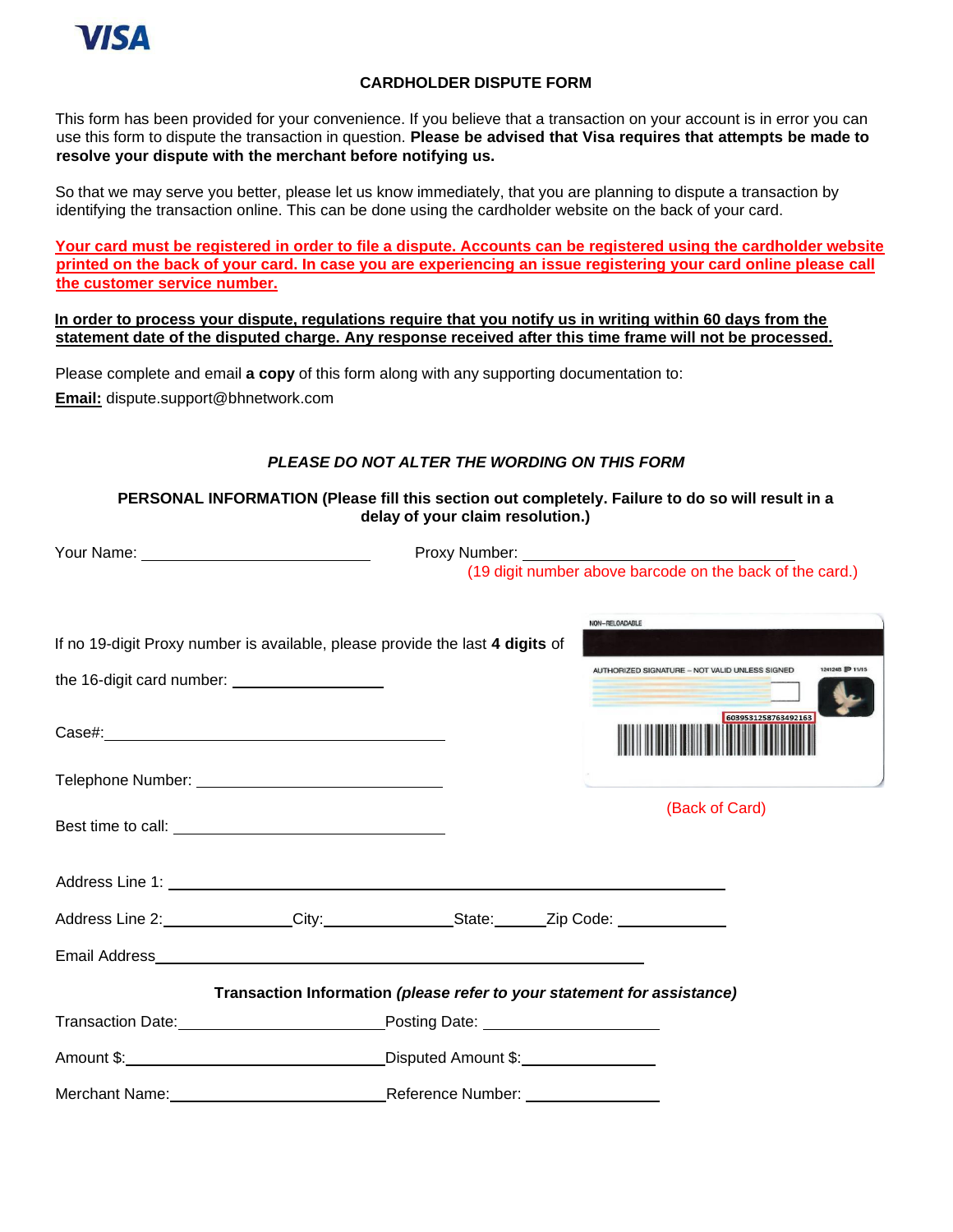

Disputing more than one item? Yes\_\_\_\_No \_\_\_\_

If yes, enter the number of items disputed: \_\_ (e.g. 3)

Enter the **first** item below and additional items on the table on the last page.

# **Type of Dispute** *(Select one)*

|    | <b>Charged twice for the same transaction – I</b> certify that the charge in question was a single transaction, but was<br>charged twice to my account. I did not authorize the second transaction.                                                                                                             |  |  |  |  |  |  |
|----|-----------------------------------------------------------------------------------------------------------------------------------------------------------------------------------------------------------------------------------------------------------------------------------------------------------------|--|--|--|--|--|--|
|    | $\bullet$                                                                                                                                                                                                                                                                                                       |  |  |  |  |  |  |
|    | Cancellation (hotel, good, services ) - Please enclose copy of letter, email, or fax informing the merchant of<br>cancellation.                                                                                                                                                                                 |  |  |  |  |  |  |
|    | Date of cancellation_____________________Cancellation # ________________________<br>$\bullet$                                                                                                                                                                                                                   |  |  |  |  |  |  |
|    | $\bullet$                                                                                                                                                                                                                                                                                                       |  |  |  |  |  |  |
|    | Merchandise was returned - Please attach signed copy of proof of return.<br>Reason for returning <u>entitled</u> and the control of the control of the control of the control of the control of the control of the control of the control of the control of the control of the control of the control of the co |  |  |  |  |  |  |
|    | If you are unable to return the merchandise, please explain<br>$\bullet$                                                                                                                                                                                                                                        |  |  |  |  |  |  |
|    | Merchandise not received - Please notify the merchant of non-receipt.<br>$\Box$ I have not received merchandise that was to be shipped or picked up on $\langle \text{mm}/\text{dd}/\text{yy} \rangle$ / /                                                                                                      |  |  |  |  |  |  |
|    | □ I have asked the merchant to credit my account No ______Yes _____<br>$\bullet$                                                                                                                                                                                                                                |  |  |  |  |  |  |
|    | $\Box$ If Yes, when? $\angle$ / / /<br>$\bullet$                                                                                                                                                                                                                                                                |  |  |  |  |  |  |
|    | Merchandise shipped was either damaged or defective - You must explain in detail how the merchandise was<br>damaged or defective, provide proof and attempt to return the merchandise prior to exercising this right.<br>□ I have asked the merchant to credit my account No ______Yes _____<br>$\bullet$       |  |  |  |  |  |  |
|    | $\Box$ If Yes, when? $\qquad$ / $\qquad$ /<br>$\bullet$                                                                                                                                                                                                                                                         |  |  |  |  |  |  |
|    | Overcharged for a transaction - Please include a copy of the signed sales receipt.<br>The amount was increased from \$_________ to \$ ________<br>$\bullet$                                                                                                                                                     |  |  |  |  |  |  |
|    | Credit not posted to account - Please enclose a copy of the credit slip or notice of credit from the merchant and a<br>detailed explanation of your dispute. The merchant has 30 days to credit your account.                                                                                                   |  |  |  |  |  |  |
|    | Transaction paid by other means - You must provide proof of paid by other means such as a copy of the cancelled<br>check (front and back), a cash receipt, or a statement from another credit/debit card account.                                                                                               |  |  |  |  |  |  |
|    | Service Dispute - Please describe the nature of your dispute and your attempts at resolution on a separate sheet of<br>paper and attach to this form. Include copies of second opinions from a certified professional, repair bills, contracts<br>or other supporting documentation.                            |  |  |  |  |  |  |
| T. | Unauthorized charge - I certify that I did not authorize or participate in this transaction with the abovementioned<br>merchant, nor did I authorize anyone else to use my card. To use this option, you must report your card lost or stolen<br>immediately.                                                   |  |  |  |  |  |  |
|    | Other - Please enclose a DETAILED description on a SEPARATE SHEET and attach it to this form.                                                                                                                                                                                                                   |  |  |  |  |  |  |